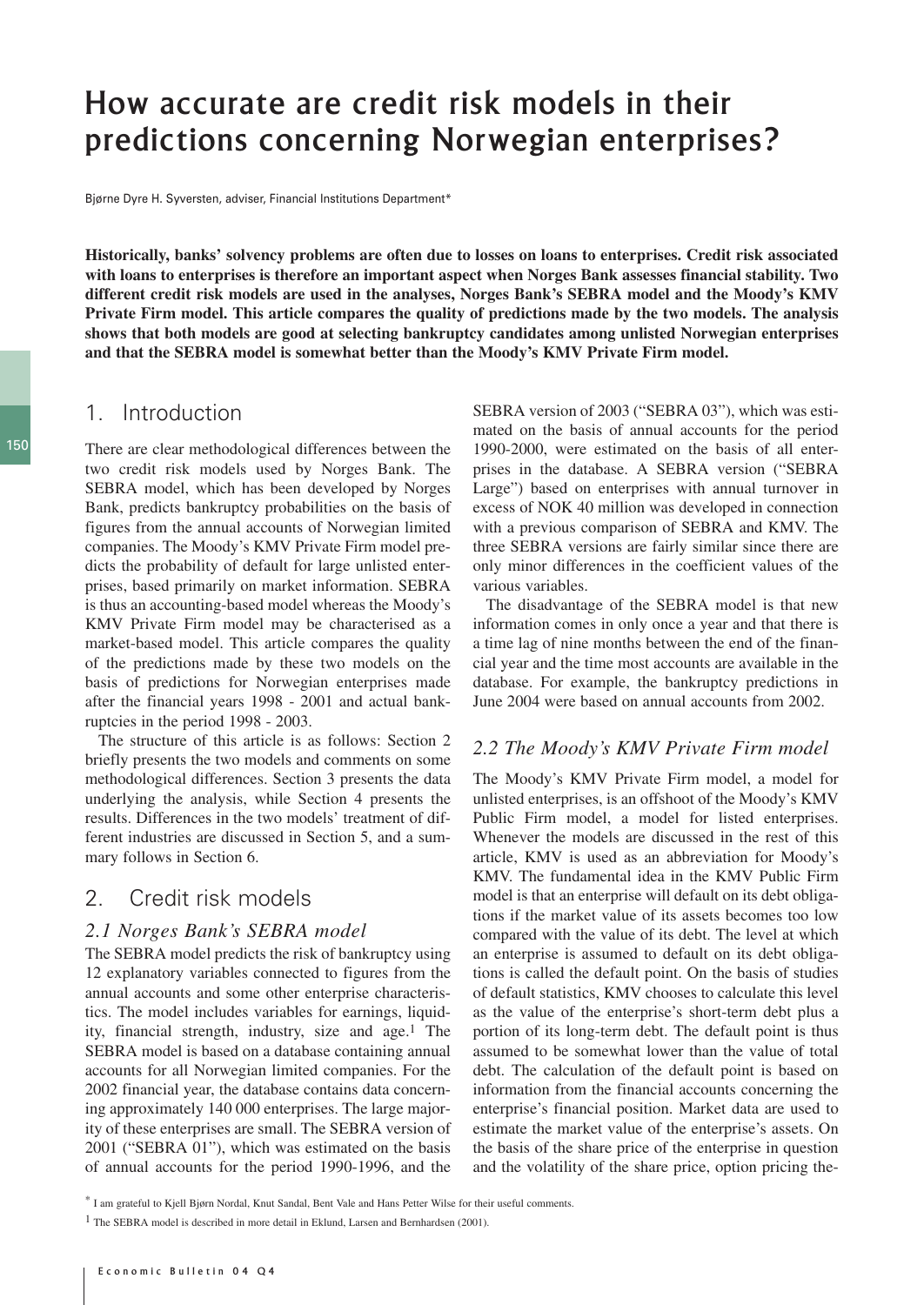ory is used to estimate the market value of the enterprise's assets. A key variable in the KMV model is the distance to default, which is defined as the difference between the market value of the assets and the default point expressed in standard deviations. Using KMV's database of actual defaults, the distance to default is then converted to expected default probability (EDF). The greater the distance to default, the lower the expected default probability. As standard, the KMV model states the probability of default in the next 12 months for the enterprise in question.2

Quoted share prices do not exist for unlisted enterprises. This means that the market value of an enterprise's assets must be determined in some other way. KMV's Private Firm model estimates the market value of an enterprise's assets as the enterprise's EBITDA3 multiplied by a factor that is a function of share price movements for listed enterprises in the same industry, share price movements for listed enterprises in the same country and the size of the enterprise in question. The methodology used in the KMV Public Firm model is then used to calculate the expected default probability.

One would expect the KMV Public Firm model, which is based on the market's continuous pricing of equity in each enterprise, to be more accurate in predicting default than the KMV Private Firm model. The drawback of the latter model is that the estimated market value of the enterprise's assets is based on average figures for somewhat similar enterprises and not on the market's continuous pricing of enterprise-specific risk factors. The SEBRA model predictions are compared with the predictions of the KMV Private Firm model because there are so few listed enterprises in Norway that it is not meaningful to make a comparison with the KMV Public Firm model.

Moody's KMV has also developed an accountingbased credit risk model for unlisted enterprises called Moody's KMV RiskCalc. We have not tested SEBRA's predictions against this model since one important purpose of the test is to compare SEBRA with a marketbased credit risk model.

### *2.3 Differences between SEBRA and KMV*

One important difference between SEBRA and KMV is that SEBRA predicts the probability of bankruptcy during the next three financial years<sup>4</sup> while KMV predicts the probability of default during the next 12 months. These probabilities are somewhat different since an enterprise that defaults on its debt obligations will not necessarily go bankrupt. For example, in the event of default, a creditor may agree to a new repayment plan or to convert debt to equity instead of forcing the enterprise into bankruptcy. Therefore, given the same time horizon for the respective probabilities, the default probability for an enterprise will never be lower than the bankruptcy probability. In practice, the default probability from the KMV model is considerably higher than the bankruptcy probability from the SEBRA model. Both bankruptcy and default probabilities are indicators of the risk exposure associated with credit to enterprises. Thus, there is reason to assume that rankings of enterprises, based on bankruptcy and default probabilities, respectively, are approximately the same. In the comparisons of credit risk models in this article, the ranking of enterprises on the basis of risk exposure plays an important role.

One weakness of rankings is that they only take into account a portion of the information inherent in the magnitude of the predicted bankruptcy and default probabilities. With the SEBRA model, the bankruptcy probability is low for a very large portion of the enterprises.5 The rankings of these enterprises can therefore easily become quite arbitrary since the bankruptcy probabilities for many enterprises are almost similar. Bankruptcy probabilities for the enterprises with the highest risk exposure normally vary widely, so the ranking of these enterprises should provide a useful picture of the difference in risk. The KMV model truncates the probabilities since default probabilities higher than 20 per cent are set to 20 per cent while all default probabilities lower than 0.02 per cent are set to 0.02 per cent. Thus, the predicted default probabilities are spread over the interval from 0.02 per cent to 20 per cent. In most cases, the difference between default probabilities of different enterprises is larger than the difference between bankruptcy probabilities.

In addition to market data, the KMV model uses a limited selection of accounting data. Whereas SEBRA bases its predictions on data from the company accounts, the KMV model uses data from the consolidated accounts. This difference between the two models is probably not so important in practice since the KMV model uses so few data from the accounts.

# 3. Underlying data

The SEBRA and KMV models' predictions at various times are used as the basis for the comparison of the two models. The accuracy of these predictions is measured against actual bankruptcies. The reason that bankruptcies are used as the only measure of comparison is that Norges Bank does not have information about defaults. Using bankruptcies as the measure of comparison in spite of the fact that the KMV model predicts default probabilities contributes to a bias in favour of the SEBRA model.

<sup>2</sup> This default probability can be converted fairly easily to a period of more than one year.

<sup>3</sup> EBITDA = Earnings before interest, taxes, depreciation and amortisation.

<sup>&</sup>lt;sup>4</sup> More precisely, the estimated bankruptcy probability after year t is the probability that the annual accounts for year t are the last ones that the enterprise will deliver and that the enterprise will file for bankruptcy within the next three years.

<sup>5</sup> For example, the bankruptcy probability for 86 per cent of the enterprises in the survey was 1 per cent or less after the 2001 financial year.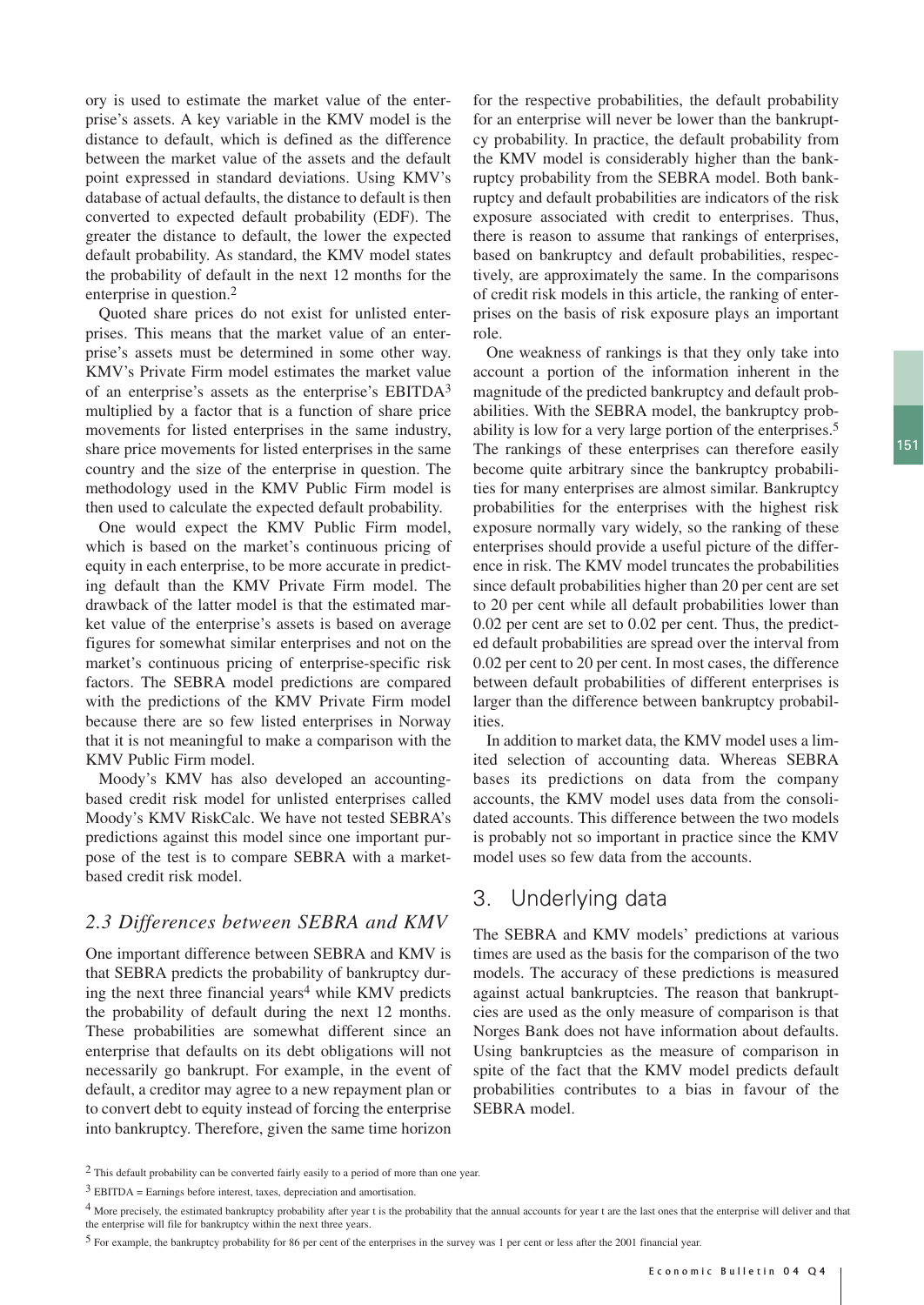**Table 1.** Number of enterprises present in the databases of both the SEBRA and KMV models after different financial years, and the number of these enterprises that went bankrupt in subsequent years

| Financial year | Number of enterprises            | Number of bankrupt enterprises<br>(KMV March in brackets if different) |          |              |              |         |        |
|----------------|----------------------------------|------------------------------------------------------------------------|----------|--------------|--------------|---------|--------|
|                | <b>SEBRA and KMV (September)</b> | KMV (March)                                                            | 1999     | 2000         | 2001         | 2002    | 2003   |
| 1998           | 3 4 1 4                          | 3 3 9 9                                                                | 3        | 12           | 18           | 37      | 30     |
| 1999           | 3 4 8 2                          | 3 4 3 9                                                                | $\Omega$ | 6            | 18           | 39      | 31     |
| 2000           | 3 5 0 2                          | 3 0 5 5                                                                | $\Omega$ | $\mathbf 0$  | 8(6)         | 44 (39) | 32(26) |
| 2001           | 3 1 8 2                          | 2 9 3 1                                                                | $\Omega$ | $\mathbf{0}$ | $\mathbf{0}$ | 20(16)  | 26(24) |

### *3.1 Basis of comparison*

The comparison of the SEBRA and KMV models is based on Norwegian non-financial enterprises, excluding enterprises in the oil and gas industry, that are present in the databases for both the Moody's KMV Private Firm model and the SEBRA model. KMV's database is limited to enterprises with annual turnover of more than NOK 70 million. The KMV database contains monthly observations of expected default probabilities for a period of up to 5 years (60 months), whereas the SEBRA database contains annual accounts data and estimated bankruptcy probabilities for virtually all Norwegian limited companies since the 1988 financial year.

Predictions made by all three SEBRA versions are included in the comparison with the KMV model. While there is only one prediction (bankruptcy probability) per enterprise per financial year for each SEBRA version, the KMV model provides 12 predictions (default probabilities) per enterprise per year. Therefore, one must decide which KMV predictions to include in the comparison. Since the SEBRA predictions for most enterprises are not available until September, nine months after the end of the financial year, the KMV default predictions as per September have been selected for use in the comparison. At this time, the KMV model also includes accounting data for the last financial year.<sup>6</sup> In order to assess the KMV model's ability to extract information from market data, the KMV predictions as per March are also included in the comparison. KMV's September prediction (9 months after the end of the financial year) and March prediction (15 months after the end of the financial year) are based on the same accounting data, but the March prediction is based on newer market data.

The SEBRA and KMV models are compared on the basis of predictions made after the financial years 1998- 2001 and actual bankruptcies in the three subsequent years.7 For example, bankruptcies in the years 1999- 2001 are used to assess the quality of the predictions made after the 1998 financial year. For each of the financial years in question, the combined database for the SEBRA and the KMV models include somewhat more than 3000 non-financial enterprises excluding enterprises in the oil and gas industry (see Table 1). March predictions do not exist for all enterprises for which KMV had September predictions. The number of enterprises that have disappeared is highest following the 2000 financial year, i.e. from September 2001 to March 2002 (see Table 1). When calculating the key figures for KMV's March predictions, adjustments have been made for the effect of the enterprises that have disappeared from the database.

Table 1 also shows how many of the enterprises went bankrupt in subsequent years. Due to a cyclical downturn, the number of bankruptcies in 2002 and 2003 were considerably higher than in the previous years. The decline in the number of bankruptcies in 2002 from the row for the 2000 financial year to the row for the 2001 financial year means that many of the enterprises that went bankrupt in 2002 and were included in both databases in September 2001 had disappeared from one or both of the databases in the period to September 2002.

# 4. Comparison of the quality of the predictions

We base our comparison of the quality of the predictions on power curves and accuracy ratios. Power curves and accuracy ratios are frequently used when comparing the accuracy of credit risk models (see Sobehart, Keenan and Stein (2000) and Engelmann, Hayden and Tasche (2003)). These two methods are closely related and are based on ranking enterprises by risk exposure.

#### *4.1 Power curves and accuracy ratio*

A power curve is constructed as follows: Enterprises are ranked from the one with the highest risk exposure to the one with the lowest risk exposure based on the risk exposure measure being used. The power curve for the selection of bankruptcy candidates is obtained by presenting the share of accurately picked bankrupt enterprises as a function of the share of enterprises (in ranked order) (see Chart 1). For example, point A in the chart shows that 23 per cent of the enterprises that subsequently went bankrupt were among the 10 per cent of

<sup>6</sup> Bureau Van Dijk provides accounts data to KMV. KMV states that these data are available in June of the year after the financial year.

<sup>7</sup> Only in the two subsequent years after the 2001 financial year.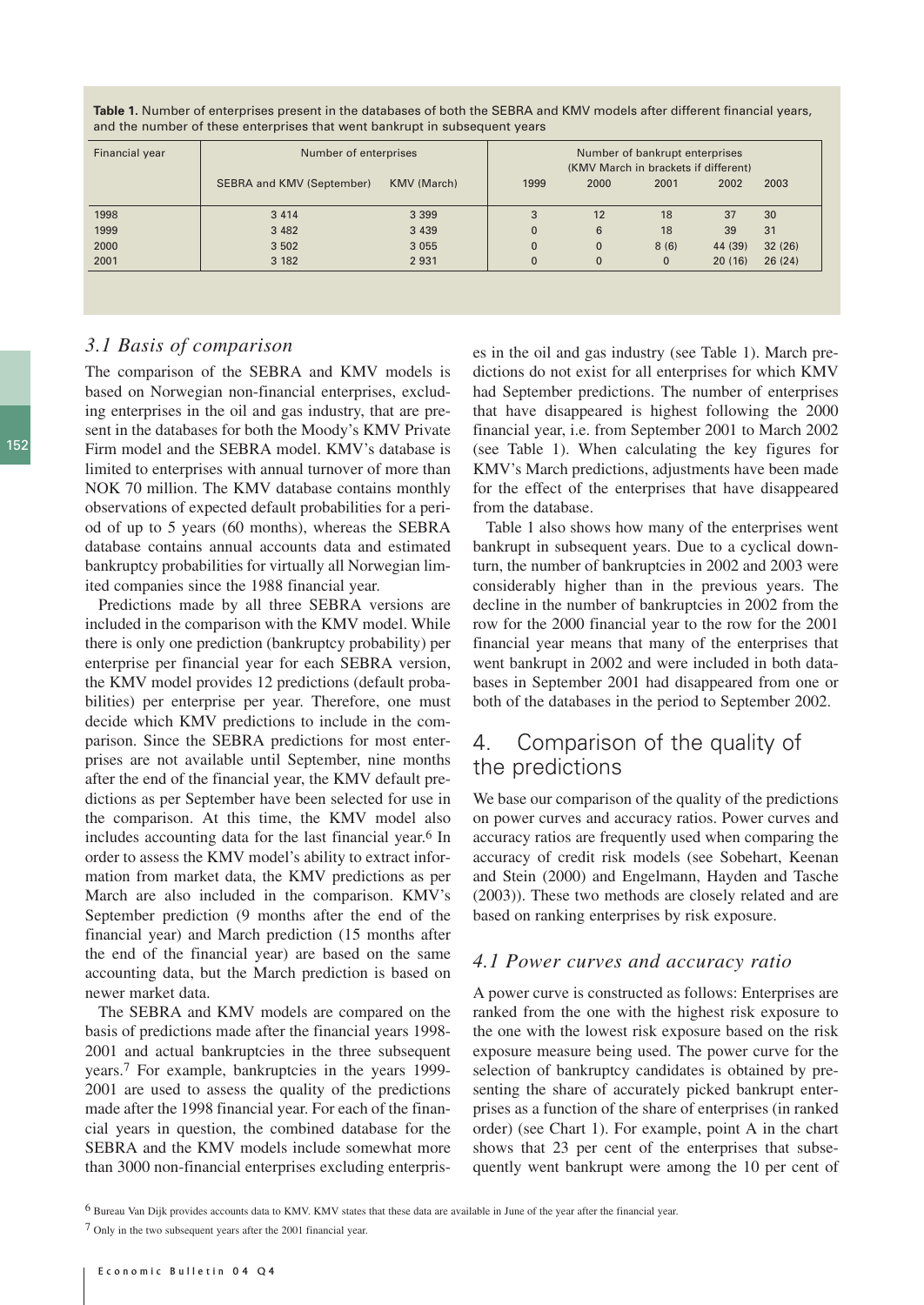Chart 1 Illustration of power curves and accuracy ratio



the enterprises with highest risk according to the model. The expected power curve for a random selection will be the 45 degree line, whereas the perfect selection is that all bankrupt enterprises were ranked ahead of all other enterprises. This means that if 1 per cent of the enterprises go bankrupt, the power curve for the perfect selection includes 100 per cent of the bankruptcies after having gone through the top 1 per cent of the ranking list of all enterprises.

|                       | Area below the power curve – Area below the power curve<br>for the actual selection    | for the random selection |
|-----------------------|----------------------------------------------------------------------------------------|--------------------------|
| $Accuracy =$<br>ratio | Area below the power curve $-$ Area below the power curve<br>for the perfect selection | for the random selection |

The accuracy ratio is a quantitative measure of how accurate the model is at selecting bankruptcy candidates. The accuracy ratio is defined as:

By definition, a perfect selection has an accuracy ratio of 100 per cent, while a selection whose quality is in line with a random selection has an accuracy ratio of 0 per cent. Although this is not the case in Chart 1, the power curve for the actual selection may be entirely or partly below the power curve for the random selection. In the case where the accuracy ratio is negative, the accuracy of the prediction method is lower than what one would have expected with a random selection. One should expect that any method that is called a credit risk model is considerably better in its selection than a random selection.

### *4.2 Results*

After each financial year, five predictions are made, three with different versions of SEBRA (SEBRA 01, SEBRA 03 and SEBRA Large) and two with KMV (September and March predictions). The accuracy ratios are calculated on the basis of the power curves after the different financial years (see Table 2).

The table shows that both credit risk models' predic-

**Table 2.** Accuracy ratios for the credit risk models after the different financial years

| Financial-<br>year | <b>SEBRA</b><br>01 | <b>SEBRA</b><br>03 | <b>SEBRA</b><br>large | KMV<br>September | <b>KMV</b><br>March |
|--------------------|--------------------|--------------------|-----------------------|------------------|---------------------|
| 1998               | 55.2 %             | 55.8%              | 50.9%                 | 53.2%            | 51.8%               |
| 1999               | 57.2%              | 58.5 %             | 55.2%                 | 50.2%            | 49.4%               |
| 2000               | 54.1%              | 54.6 %             | 54.6 %                | 40.7%            | 49.1%               |
| 2001               | 74.7 %             | 75.3 %             | 78.3 %                | 40.9%            | 46.2%               |
|                    |                    |                    |                       |                  |                     |

tions are considerably better than a random selection. Since SEBRA Large was developed for large enterprises, one would expect that this model was more accurate than the other SEBRA versions for the enterprises in this comparison. Surprisingly, the quality of the SEBRA Large predictions is poorer than the quality of the other two SEBRA versions' predictions in both 1998 and 1999. The accuracy ratios for all SEBRA versions are particularly high after the 2001 financial year. This indicates that the key figures on which the SEBRA model's predictions are based are more informative when the economy is facing a cyclical downturn than at other times.

On the basis of the accuracy ratios, SEBRA 01's predictions are better than the September predictions from KMV every year. The difference is small in 1998, but in 2001 the difference is substantial. This is also reflected in the power curves from these two years (see Charts 2 and 3). When evaluating these results, one must bear in mind that the measure of comparison is bankruptcies, which is advantageous for the SEBRA model since the KMV model predicts defaults.

Due to more recent market information, and given the same accounting information, one would expect that KMV's March predictions are better than the September predictions. This is the case for the predictions after the 2000 and 2001 financial years, whereas the March predictions are actually somewhat worse than the September predictions after the 1998 and 1999 financial years.8



8 Stock price movements are important for developments in expected default probabilities. In the periods October 1999 to March 2000 and October 2001 to March 2002, the stock market picked up markedly, while it declined in the period October 2000 to March 2001.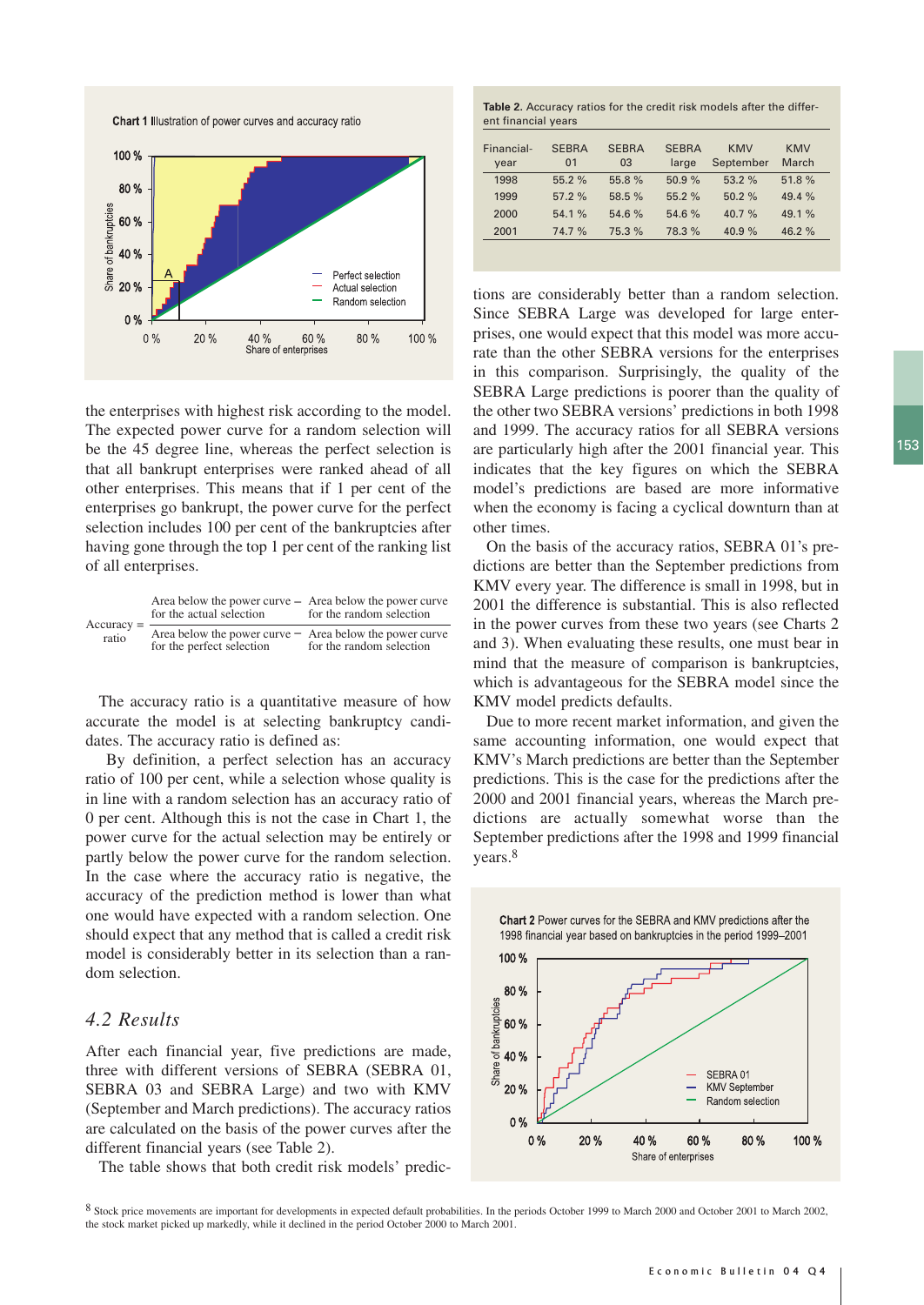

Chart 3 Power curves for the SEBRA and KMV predictions after the

# 154 5. Industry differences between the models

Since the SEBRA and KMV accuracy ratios are different, it is of interest to study differences in the models' assessments of industry risk exposure. Industry differences between KMV's September predictions and the SEBRA 01 predictions are analysed below. We divide the enterprises into 18 industries. Retail trade, with roughly 39 per cent of the enterprises, and manufacturing, with approximately 26 per cent of the enterprises, are clearly the largest industries. Five of the industries each have less than 1 per cent of the enterprises. The analyses are limited to industries with a minimum number of selected enterprises over the period 1998-2001. Approximately 10 industries fill this requirement in each of the analyses below.

The analyses of industry differences are based on the same enterprise rankings that were used in the calculation of the power curves. The KMV and SEBRA rankings for each enterprise are juxtaposed as a value pair.



|      | Financial year South-east corner | North-west corner      | Total |  |
|------|----------------------------------|------------------------|-------|--|
|      | <b>KMV: Low risk</b>             | KMV: High risk         |       |  |
|      | SEBRA: High risk                 | <b>SEBRA: Low risk</b> |       |  |
| 1998 | 2.5%                             | 2.3%                   | 4.8%  |  |
| 1999 | 3.8%                             | 3.9%                   | 7.8%  |  |
| 2000 | 3.8%                             | 4.6%                   | 8.4%  |  |
| 2001 | 3.9%                             | 4.0 $%$                | 7.9%  |  |

The value pairs for all enterprises are then set down as points in a two-dimensional diagram (see Chart 4). If the two models had been completely in agreement in their risk assessments, the value pairs would have formed a straight line from the southwest corner to the northeast corner, like the yellow line in the chart. The further the value pair is from the yellow line, the greater the divergence between the two model's assessments. The largest density of value pairs is in the southwest corner. This means that the two models more or less concur in their assessments of which enterprises represent the highest risk.

# *5.1 Analyses of enterprises for which the models disagree strongly*

One way to utilise the rankings in Chart 4 is to study the enterprises that have been ranked very differently by the two models. These are the enterprises for which the absolute value of the difference between the SEBRA and KMV rankings is greater than a predefined limit. We choose to set this limit at the number that corresponds to 50 per cent of the total number of enterprises. Enterprises are considered to be outliers if the difference is higher than this limit. Disagreements between SEBRA and KMV may be manifested in two ways. KMV may consider an enterprise to be considerably more high-risk than SEBRA, or the opposite may be the case. These two cases are represented by observations in the northwest corner (above the red line) and the southeast corner (below the green line) respectively in Chart 4. The share of enterprises that are classified as outliers, given the chosen limit, is lowest in 1998 and relatively stable the other years (see Table 3). The share of outliers in the two corners is fairly similar.

What is most interesting about the outliers is to study whether there are any industry differences between the two corners. Therefore, we have calculated each industry's share of outliers in one corner in relation to the total number of outliers for the industry. In the southeast corner, the share of outliers from the hotel and restaurant industry, construction and tourism is very high (79 per cent or higher). This indicates that KMV regards enterprises in these industries to be less risky than SEBRA does. In the northwest corner, the share of outliers from the property management industry is very high (77 per cent). This indicates that SEBRA regards enterprises in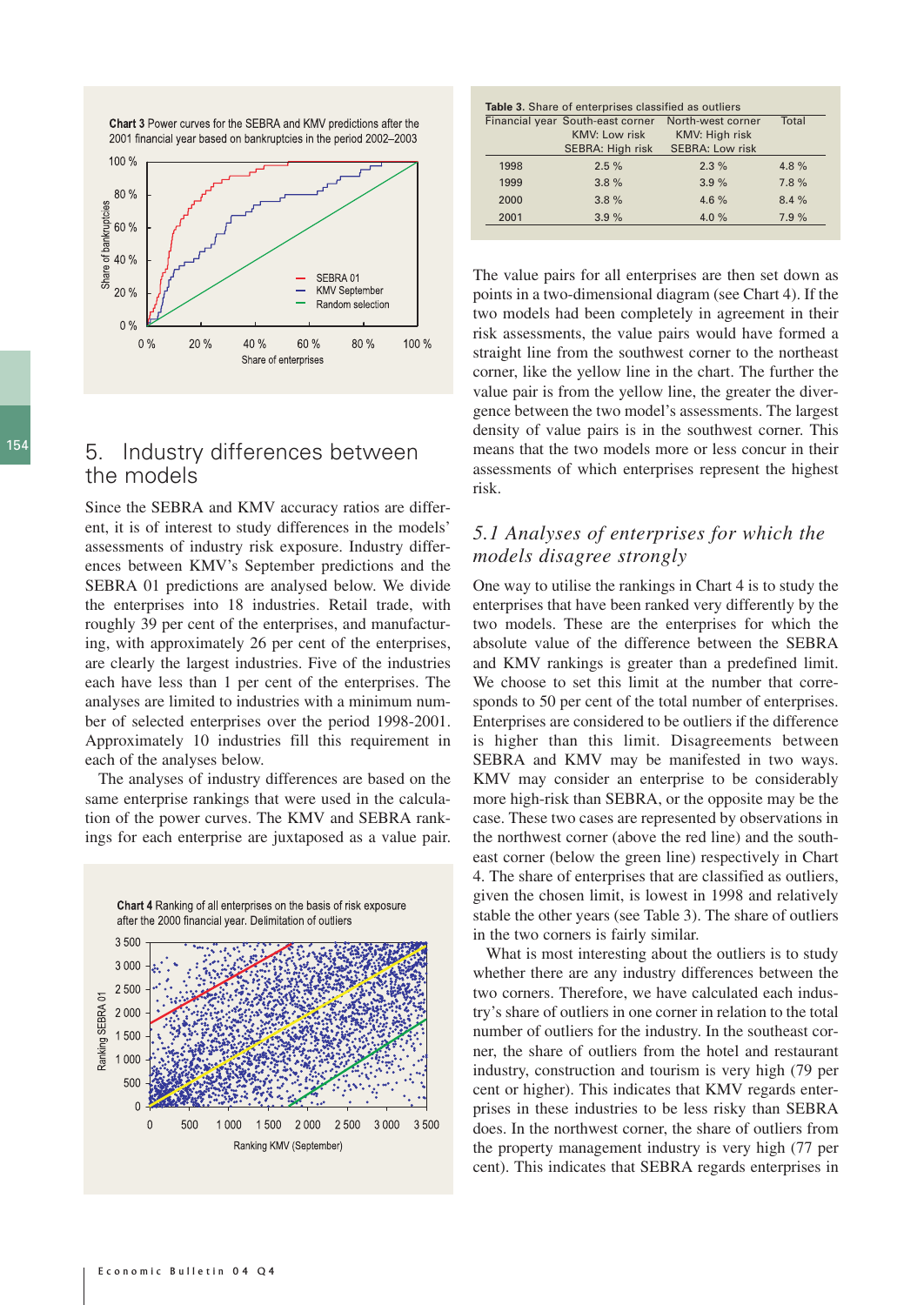this industry to be less risky than KMV does. The comparison for property management enterprises is not very meaningful, however, since the number of such enterprises in the joint database is very limited.9

# *5.2 Analyses of the 10 per cent of enterprises classified as very high-risk*

The analyses in this section are based on the two models' selections of the 10 per cent of enterprises with the highest risk. These enterprises are classified as very high-risk.<sup>10</sup> These selections consist of all value pairs that are located below the yellow line and/or to the left of the green line in Chart 5. Both models concur that the enterprises represented by value pairs that are both below the yellow line and to the left of the green line are very high-risk. Only one of the models regards the enterprises represented by value pairs that are either below the yellow line or to the left of the green line, but not both, as very high-risk. The first analysis compares the industry mix of the selected enterprises, while the second analysis evaluates the selection of high-risk enterprises against actual bankruptcies.

Agreement between the two models concerning the selection of very high-risk enterprises is strongest in the telecommunications industry, and weakest in the shipbuilding industry, shipping and commercial services. However, with the exception of commercial services, these industries have few enterprises represented in the study. For a period covering all years and all industries, the models agree in their classification of enterprises as very high-risk for approximately 48 per cent of the selected enterprises.<sup>11</sup> By comparison, with a completely random distribution of value pairs, one would expect to find only 1 per cent (10 per cent multiplied by 10 per cent) of the observations in this area.

As an extension of the analysis above, we have studied industry imbalances in the models' risk classifications. When only one of the two models has classified an enterprise as very high-risk, this is described as a "onemodel selection". The two industries with the largest proportion of one-model selections are telecommunications, where KMV accounts for close to three-quarters

Chart 5 Ranking of all enterprises on the basis of risk exposure after the 2000 financial year. Delimitation of the 10 per cent of the enterprises classified as very high-risk. Actual bankrupt enterprises in the period 2001-2003 (red marks)



of the one-model selections, and the hotel and restaurant industry, where KMV accounts for less than one-third of the one-model selections. Not surprisingly, the industries with relatively few enterprises show the largest deviations from the average, with regard to both agreement and imbalances. Therefore, the results for these industries may be partly due to chance.

It is also interesting to study whether the selection of the 10 per cent of enterprises classified as very high-risk tallies with the enterprises that actually went bankrupt. Note that the share of bankrupt enterprises among the 10 per cent classified as very high-risk may be read directly from the power curves. Therefore, the analysis here focuses on evaluating how much the credit risk models missed the mark in their predictions. For this purpose, we still use Chart 5 which shows the rankings of the enterprises represented by value pairs, as well as which of these enterprises went bankrupt in the three subsequent years. The analysis focuses on those cases where either SEBRA or KMV classifies an enterprise as low risk, while the other model classifies the same enterprise as very high-risk and the enterprise goes bankrupt. This is unsatisfactory for the credit risk model that predicted that the credit risk associated with this enterprise was low. An enterprise's risk exposure is regarded as low if

**Table 4.** Bankrupt enterprises within selected risk categories after different financial years. Number and share of the total number of bankrupt enterprises

| <b>Financial year</b> | <b>Risk classification</b> |                                                            |                |                                                      | <b>Total</b>                                         |    |    |          |
|-----------------------|----------------------------|------------------------------------------------------------|----------------|------------------------------------------------------|------------------------------------------------------|----|----|----------|
|                       |                            | <b>SEBRA: Very high risk</b><br><b>KMV: Very high risk</b> |                | <b>SEBRA: Very high risk</b><br><b>KMV: Low risk</b> | <b>SEBRA: Low risk</b><br><b>KMV: Very high risk</b> |    |    |          |
| 1998                  | 5                          | 15 %                                                       | $\mathbf 0$    | $0\%$                                                | $\mathbf{0}$                                         | 0% | 33 | $100 \%$ |
| 1999                  | 8                          | 13 %                                                       |                | 2%                                                   | $\Omega$                                             | 0% | 63 | 100 %    |
| 2000                  | 14                         | 17%                                                        | $\overline{4}$ | 5%                                                   |                                                      | 1% | 84 | 100 %    |
| 2001                  | 11                         | 24 %                                                       | $\overline{4}$ | 9%                                                   | $\Omega$                                             | 0% | 46 | 100 %    |

<sup>9</sup> KMV places most of the property management enterprises in a different database than the one used in the comparison.

10 Other limits are of course possible. With the limit of 10 per cent, the enterprises that are selected may be characterised as "very high-risk".

<sup>11</sup> Calculated as: Number of enterprises classified by both models as very high risk

<sup>0.1</sup> x Total number of enterprises